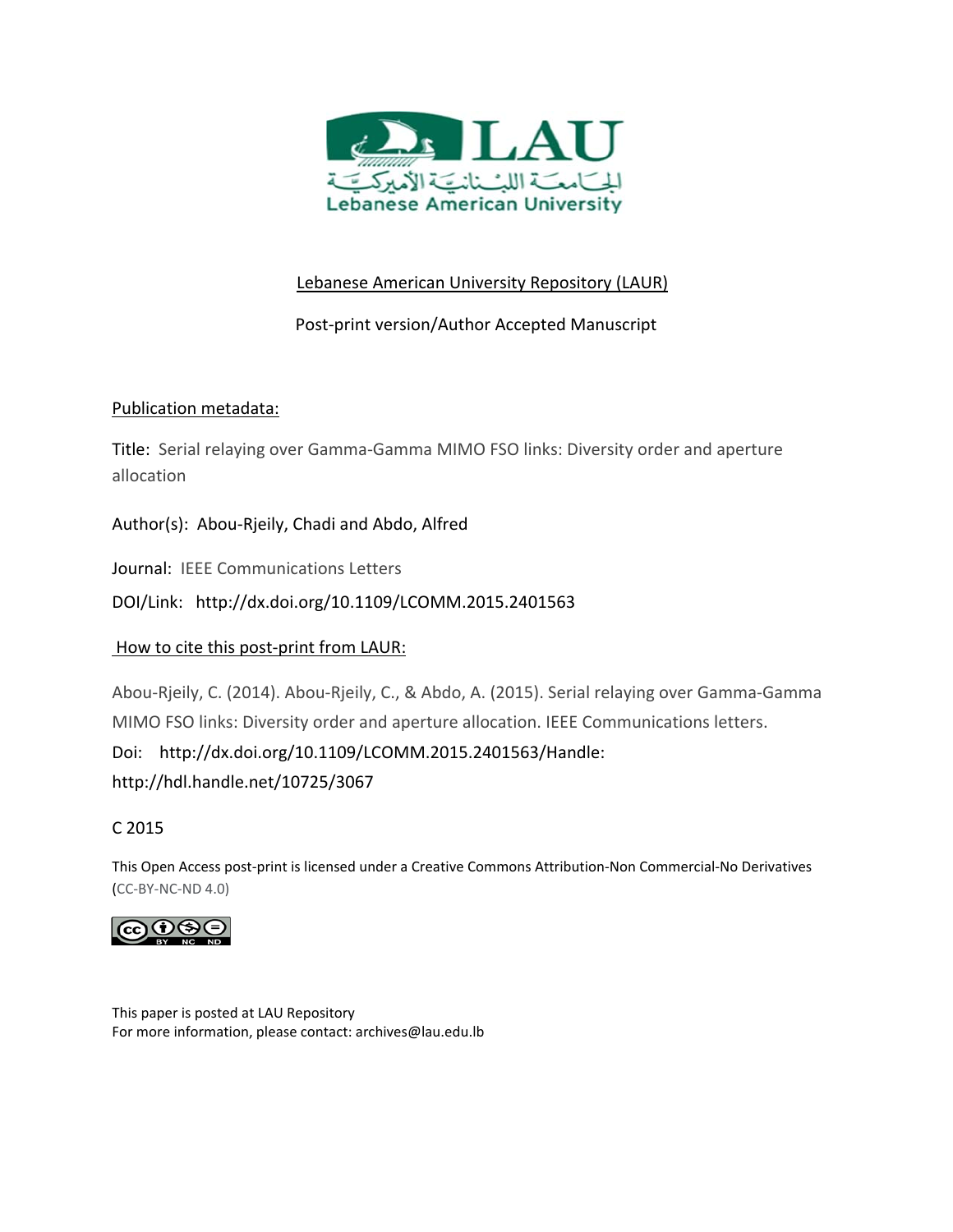1

# Serial Relaying Over Gamma-Gamma MIMO FSO Links: Diversity Order and Aperture Allocation

Chadi Abou-Rjeily, *Senior Member IEEE*, and Alfred Abdo

*Abstract***—Serial relaying is analyzed in the context where the Free-Space Optical (FSO) communicating nodes are equipped with multiple apertures. We derive asymptotic expressions for the outage probability over the gamma-gamma fading channel and we evaluate the diversity orders that can be achieved by combining the multi-hop and multi-aperture techniques. A recursive algorithm that optimally allocates the apertures to the hops is also proposed. Results highlight the importance of aperture allocation for multi-hop-multi-aperture systems where significant performance improvements can be gained.**

*Index Terms***—FSO, MIMO, serial relaying, multi-hop, gammagamma, diversity order, optimization.**

### I. INTRODUCTION

In order to mitigate the degrading effects of the turbulenceinduced fading over Free-Space-Optical (FSO) links, different diversity techniques have been proposed including serial relaying [1]–[6]. By relaying the information over a number of shorter hops, enhanced performance levels were reported. In [1], an outage analysis and optimal power control strategies were presented in the context of Decode-and-Forward (DF) serial relaying. Amplify-and-Forward (AF) serial relaying over gamma-gamma fading channels was studied in [2] while [3] compared the AF and DF techniques. Through a Bit-Error-Rate (BER) analysis, it was proven in [4] that multi-hop FSO DF systems profit from significant reductions in the mean BER as well as in the variance of the BER.

Despite the rich literature on multi-hop FSO systems [1]– [6], these systems were studied only in the context of Single-Input-Single-Output (SISO) hops. In this work, we highlight the utility of combining multi-hop communications with Multiple-Input-Multiple-Output (MIMO) techniques through an outage probability analysis over gamma-gamma fading channels. By appropriately approximating the gamma-gamma sum-distribution near the origin, we derive tractable and closed-form asymptotic expressions for the outage probability which readily provide the diversity orders that can be achieved by multi-hop MIMO systems. Unlike related works on the gamma-gamma channels that often involve the complicated Meijer G-function [2], [3] that fails in offering clear insights on the achievable performance levels, the derived expressions are simple and involve conventional mathematical functions.

The analysis of the multi-hop MIMO systems shows that these systems are very vulnerable to the specific allocation of the apertures among the hops. Under the constraint of a

fixed number of total subchannels, we propose an algorithm that optimally assigns the available apertures to the hops in a way that maximizes the achievable diversity order. Relatively similar optimizations were carried out in the context of multihop SISO systems where power allocations were proposed in [1] and [6] while optimal relay placements were derived in [5]. The optimization that we perform in this paper differs substantially from the previously considered problems in the sense that integer solutions are sought which further complicates the problem. Unlike [1], [6] that require the knowledge of the channel and [5] that requires placing the relays at positions that might be infeasible following from the topology of the network, the proposed solution is capable of achieving enhanced diversity orders without the knowledge of the channel and for any relay placements.

## II. SYSTEM MODEL

Consider a multi-hop DF-FSO system with Intensity-Modulation and Direct-Detection (IM/DD) where  $N_r$  relays are placed serially between a source node (S) and a destination node (D). MIMO links are assumed and we denote by  $P_n$  and  $Q_n$  the numbers of transmit and receive apertures, respectively, along the *n*-th hop for  $n = 1, ..., N_r + 1$ .

We adopt the gamma-gamma fading model where the probability density function (pdf) of the irradiance is given by:

$$
f_{\gamma\gamma}(I) = \frac{2(\alpha\beta)^{(\alpha+\beta)/2}}{\Gamma(\alpha)\Gamma(\beta)} I^{(\alpha+\beta)/2-1} K_{\alpha-\beta} \left(2\sqrt{\alpha\beta I}\right) \quad (1)
$$

where  $K_c(.)$  is the modified Bessel function of the second kind of order c and  $\Gamma(.)$  is the Gamma function.  $\alpha$  and  $\beta$ are given in [3] and they depend on the Rytov variance  $\sigma_R^2 =$  $1.23C_n^2k^{7/6}d^{11/6}$  where d is the link distance, k is the wave number and  $C_n^2$  is the refractive index structure parameter. The parameters of the *n*-th hop will be denoted by  $\alpha_n$  and  $\beta_n$ .

Repetition Coding (RC) is implemented at each MIMO hop where the transmit power is evenly allocated between the transmit apertures in the absence of channel state information at the transmitter and receiver sides [7]. The noncoherent receiver performs Equal-Gain-Combining (EGC) and the equivalent irradiance along the  $n$ -th hop can be written as:

$$
\mathcal{I}_n = \sum_{p=1}^{P_n} \sum_{q=1}^{Q_n} I_{n,p,q}
$$
 (2)

where  $I_{n,p,q}$  stands for the irradiance between the p-th transmit aperture and the  $q$ -th receive aperture along the *n*-th hop. In what follows, we assume that the irradiances of the subchannels of a MIMO link are independent.

The authors are with the Department of Electrical and Computer Engineering of the Lebanese American University (LAU), Byblos, Lebanon. (e-mails: {chadi.abourjeily,alfred.abdo}@lau.edu.lb).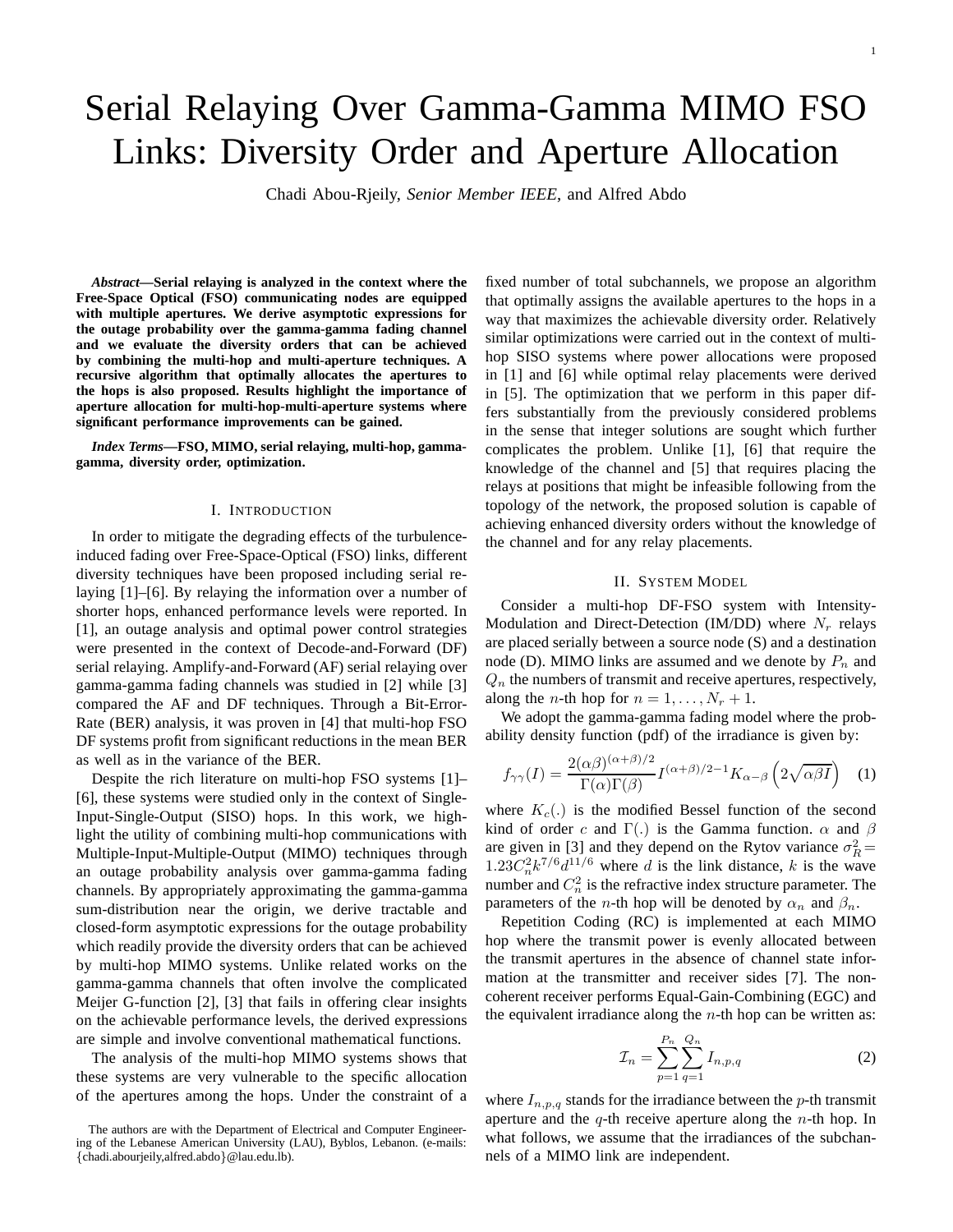The outage probability along the *n*-th hop is given by [8]:

$$
P_{\text{out},n} = \Pr\left(\frac{1}{P_n} \mathcal{I}_n < \left[\frac{\mathcal{P}_M}{\sqrt{Q_n}}\right]^{-1}\right) = \Pr\left(\mathcal{I}_n < \frac{P_n \sqrt{Q_n}}{\mathcal{P}_M}\right) \tag{3}
$$

where  $\mathcal{P}_M$  stands for the electrical power margin defined in [8]. In the first equation of (3), the normalization by  $P_n$ ensures the same transmit power as in single-aperture systems while the division by  $\sqrt{Q_n}$  results from the  $Q_n$ -fold increase in the noise variance resulting from EGC [8].

#### III. OUTAGE PROBABILITY AND DIVERSITY ORDER

The random variable  $\mathcal{I}_n$  in (2) corresponds to the summation of  $K_n \triangleq P_nQ_n$  independent gamma-gamma random variables. The characteristic function (CHF) of this sumdistribution has been previously derived in the context of performance analysis of diversity reception [9], [10]. In this section, we derive an asymptotic expression of the CHF that yields an approximate expression of the pdf near the origin. This pdf is then integrated to yield an asymptotic expression of the outage probability in (3).

From eq. (20) in [9], the CHF of  $\mathcal{I}_n$  can be written as:

$$
\Phi_{\mathcal{I}_n}(\omega) = \sum_{k=0}^{K_n} {K_n \choose k} \left[ G_{\alpha_n, \beta_n}(\omega) \right]^{K_n - k} \left[ G_{\beta_n, \alpha_n}(\omega) \right]^k \quad (4)
$$

where  $G_{x,y}(\omega) \triangleq \sum_{m} \sum_{m=0}^{+\infty} \alpha_m(x,y) \Gamma(m+y) (-i\omega)^{-m-y}$  and  $\alpha_m(x, y) \triangleq \frac{(xy)^{m+y} \Gamma(x-y) \Gamma(y-x+1)}{\Gamma(x) \Gamma(y) \Gamma(m-x+y+1)m!}$  $\frac{xy}{\Gamma(x)\Gamma(y)\Gamma(m-x+y+1)m!}$ .

If  $\alpha_n > \beta_n$ , (4) can be further approximated by the term obtained for  $k = 0$ . If  $\alpha_n < \beta_n$ , (4) can be approximated by the term obtained for  $k = K_n$ . Defining  $\delta_n = \min\{\alpha_n, \beta_n\}$ and  $\rho_n = \max\{\alpha_n, \beta_n\}$  while approximating  $G_{x,y}(\omega)$  by the term at  $m = 0$ , (4) can be written as:

$$
\Phi_{\mathcal{I}_n}(\omega) \approx \left[ \left( \delta_n \rho_n \right)^{\delta_n} \frac{\Gamma\left(\rho_n - \delta_n\right)}{\Gamma\left(\rho_n\right)} \left( -i\omega \right)^{-\delta_n} \right]^{K_n} \tag{5}
$$

Applying the inverse Fourier transform of  $(5)$  results in <sup>1</sup>:

$$
f_{\mathcal{I}_n}(I) \approx \frac{1}{\Gamma(K_n \delta_n)} \left[ \frac{(\delta_n \rho_n)^{\delta_n} \Gamma(\rho_n - \delta_n)}{\Gamma(\rho_n)} \right]^{K_n} I^{K_n \delta_n - 1} \tag{6}
$$

Replacing (6) in (3) results in:

$$
P_{\text{out},n} \approx \frac{1}{\Gamma(K_n \delta_n + 1)} \left[ \frac{(\delta_n \rho_n)^{\delta_n} \Gamma(\rho_n - \delta_n)}{\Gamma(\rho_n)} \right]^{K_n} \left[ \frac{\mathcal{P}_M}{P_n \sqrt{Q_n}} \right]^{-K_n \delta_n}
$$
(7)

Writing (7) under the form  $P_{\text{out},n} = (\Lambda_n \mathcal{P}_M)^{-d_n}$  shows that the diversity order is equal to  $d_n \triangleq K_n \delta_n = P_n Q_n \delta_n$ . In the same way, the coding advantage takes the value:

$$
\Lambda_n = \frac{1}{\delta_n \rho_n P_n \sqrt{Q_n}} \left[ \frac{\Gamma(\rho_n)}{\Gamma(\rho_n - \delta_n)} \right]^{\frac{1}{\delta_n}} \Gamma(K_n \delta_n + 1)^{\frac{1}{K_n \delta_n}} \tag{8}
$$

Writing (8) as  $\Lambda_n(P_n, Q_n)$  shows that the coding gain of a  $P \times Q$  system with respect to a  $P' \times Q'$  system is given by (where  $K_n = PQ = P^TQ'$  so that  $d_n$  is the same):

$$
g_c = 10 \log_{10} \left( \frac{\Lambda_n(P,Q)}{\Lambda_n(P',Q')} \right) = 10 \log_{10} \left( \frac{P'\sqrt{Q'}}{P\sqrt{Q}} \right) \quad (dB) \tag{9}
$$

<sup>1</sup>The same expression was derived independently in [8] using a completely different calculation methodology.

The coding gain in (9) quantifies the power margin improvement at a given small value of the outage probability. In other words, for the same value of  $d_n$  that fixes the slopes of the  $P_{\text{out},n}$  versus  $\mathcal{P}_M$  curves,  $g_c$  quantifies the shift between the corresponding curves. In this case, the maximum coding gain can be obtained by placing all apertures at the receiver (i.e. SIMO system with  $P_n = 1$  and  $Q_n = K_n$ ) while the minimum coding gain is obtained by placing all apertures at the transmitter (i.e. MISO system with  $Q_n = 1$ and  $P_n = K_n$ ). From (9), the coding gain (resp. loss) of the  $P_n \times Q_n$  MIMO *n*-th hop with respect to the corresponding  $P_nQ_n \times 1$  MISO (resp.  $1 \times P_nQ_n$  SIMO) hop is  $10 \log_{10}(\sqrt{Q_n})$  dB (resp.  $10 \log_{10}(\sqrt{P_n})$  dB). Note that SIMO systems outperform MISO systems because of the enhanced energy capture achieved by the additional receive apertures.

Despite the superiority of SIMO systems with respect to the corresponding MIMO systems (for the same value of the product  $P_nQ_n$ ), MIMO systems might be desirable for the following reasons. (i): For practical purposes, there are limitations on the number of apertures that can be placed at each communicating node. This follows mainly from the size of the transceivers and from the need of sufficiently spacing the apertures in order to reduce the correlation between the subchannels. (ii): For the same value of the product  $K_n = P_n Q_n$ , the  $1\times K_n$  SIMO (as well as the  $K_n\times 1$  MISO) systems require the largest number of apertures that is equal to  $K_n+1$ . In this case, the minimum number of apertures needed by the MIMO system to achieve the same diversity order is  $\frac{K_n}{D} + D$  where D stands for the largest integer in  $\{1, \ldots, K_n-1\}$  that divides  $K_n$ . Evidently, this number is less than  $K_n + 1$  and MIMO systems require at most the same total number of apertures as SIMO systems to achieve the same diversity order.

The outage probability of a serial relaying system with  $N_r$  relays is given by [5]:  $P_{\text{out}} = 1 - \prod_{\substack{n=1 \ n \neq 1}}^{N_r+1} (1 - P_{\text{out},n})$ which scales asymptotically as  $P_{\text{out}} \approx \sum_{n=1}^{N_r+1} P_{\text{out},n}$ . This outage probability can be further approximated by  $P_{\text{out}} \approx$  $\max_{n=1,\dots,N_r+1} P_{\text{out},n}$  where, for large values of  $\mathcal{P}_M$ , the hop that manifests the highest outage probability is the one for which the exponent  $K_n \delta_n$  is the smallest following from (7). Therefore, the diversity order is equal to:

$$
d = \min_{n=1,\dots,N_r+1} \{ K_n \delta_n \} = \min_{n=1,\dots,N_r+1} \{ P_n Q_n \delta_n \} \tag{10}
$$

#### IV. OPTIMAL APERTURE ALLOCATION

Maximizing the diversity order can be expressed as a maximin optimization problem as follows:

$$
\max_{K_1,\dots,K_{N_r+1}} \left\{ \min_{n=1,\dots,N_r+1} [K_n \delta_n] \right\} \text{ s.t.: } \sum_{n=1}^{N_r+1} K_n = K_{\text{tot}} \quad (11)
$$

where  $K_{\text{tot}}$  stands for the total number of sub-channels along the multi-hop link and it is a fixed quantity. Note that the considered problem is not an integer linear programming (ILP) problem since the objective function in (11) is nonlinear. Consequently, the algorithms developed for solving ILP problems can not be applied in this case.

It is worth noting that the diversity order depends on the number of transmit apertures  $P_n$  and the number of receive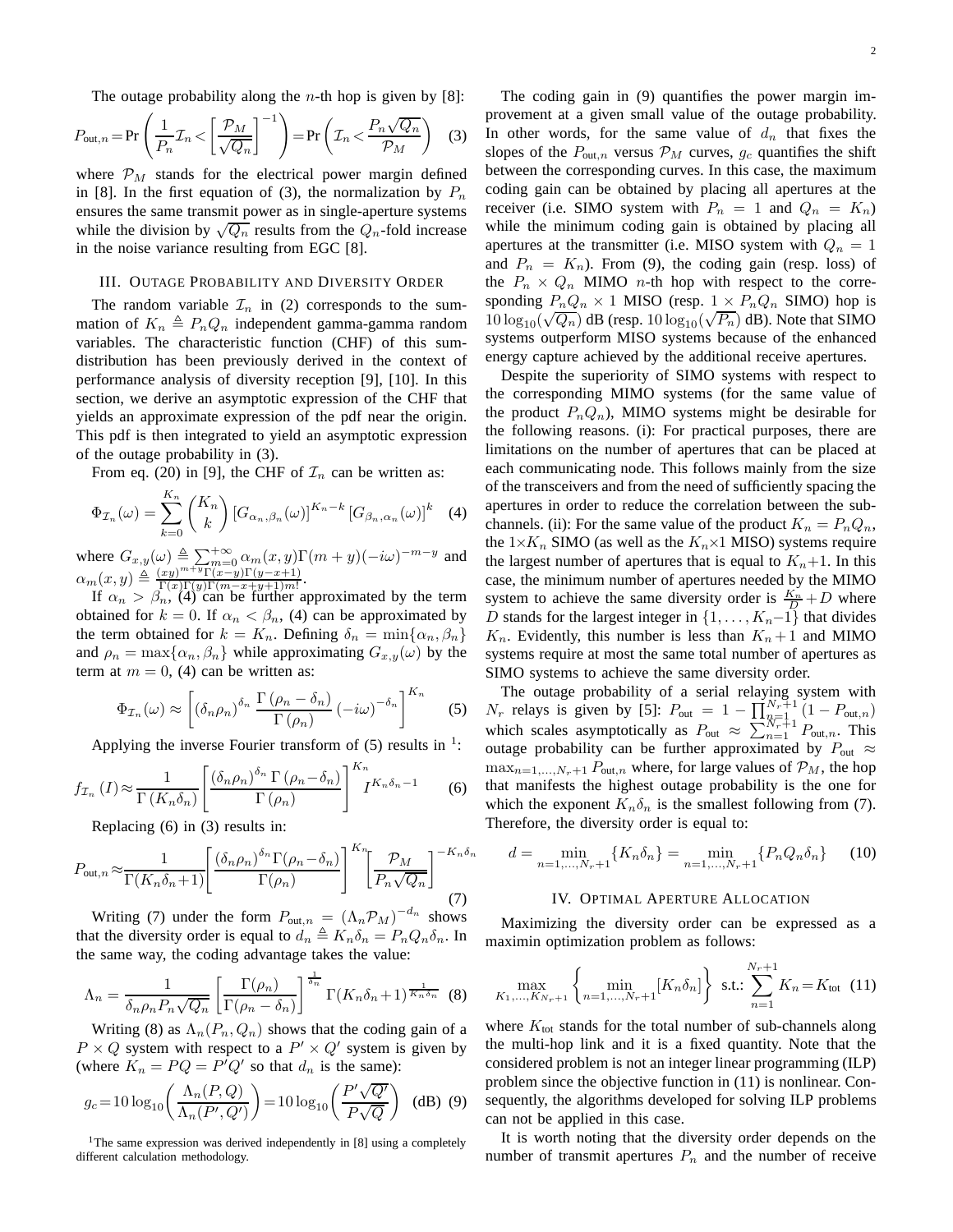apertures  $Q_n$  only through the parameter  $K_n = P_n Q_n$ . In other words, different values of  $(P_n, Q_n)$  that yield the same value of  $K_n$  will result in the same diversity order. Once the optimal value of  $K_n$  is derived,  $P_n$  and  $Q_n$  can be derived by solving the equation  $P_nQ_n = K_n$  that might admit more than one integer solution all achieving the same diversity order.

Assume that the functions  $K_1\delta_1,\ldots,K_{N_r+1}\delta_{N_r+1}$  intersect at a certain point. In this case,  $d$  will be maximized at this point of intersection. In fact, for any other point, one of the functions  $K_1\delta_1,\ldots,K_{N_r+1}\delta_{N_r+1}$  will be smaller than the others and d will decrease. Consequently, (10) is maximized for  $K_1\delta_1 =$  $\cdots = K_{N_r+1} \delta_{N_r+1}$ . Solving these  $N_r$  equations as well as the constraint equation  $\sum_{n=1}^{N_r+1} K_n = K_{\text{tot}}$  results in the following solution that will be denoted by  $\{K'_n\}_{n=1}^{N_r+1}$ :

$$
K'_{n} = \frac{K_{\text{tot}}}{\delta_{n} \sum_{i=1}^{N_{r}+1} \frac{1}{\delta_{i}}}; \quad n = 1, \dots, N_{r} + 1 \quad (12)
$$

The values of  $K'_n$  in (12) are not necessarily integers and we need to derive the corresponding integer solution that maximizes  $d$ . The optimization problem in  $(11)$  can be written as min {max[ $-K_n\delta_n$ ]} which is known to be a convex problem following from the convexity of the functions  $-K_n\delta_n$ . Consequently, it can be conjectured that the optimal integer solution will not be very "far" from the non-integer solution. Therefore, as an initial condition, we first floor the values of  $K'_n$  in (12) in order not to exceed  $K_{\text{tot}}$ . At this level, the corresponding set is  $C^{(0)} = \{ \lfloor K_1' \rfloor \delta_1, \ldots, \lfloor K_{N_r+1}' \rfloor \delta_{N_r+1} \}$ and  $K_{\text{rem}} = K_{\text{tot}} - \sum_{n=1}^{N_r+1} [K'_n]$  remaining subchannels need to be added to the hops in order to maximize the minimum of  $\mathcal{C}^{(0)}$  (where  $\lfloor x \rfloor$  rounds x to the largest integer smaller than x). Without any loss of generality, we assume that the elements of  $C^{(0)}$  are arranged in an ascending order in what follows.

*Observation 1*: The best way to add the remaining  $K_{\text{rem}}$ subchannels is to select the  $K_{\text{rem}}$  smallest elements of  $\mathcal{C}^{(0)}$  and to assign one additional path to each one of the corresponding hops. In other words,  $\lfloor K'_n \rfloor$  will be transformed to  $\lceil K'_n \rceil$  for  $n = 1, \ldots, K_{\text{rem}}$  while  $\lfloor K'_{K_{\text{rem}}+1} \rfloor, \ldots, \lfloor K'_{N_r+1} \rfloor$  will remain unchanged. Now, for any integers i and j in  $\{1, \ldots, N_r + 1\}$ , the following relation holds:

$$
\lceil K_i' \rceil \delta_i \ge K_i' \delta_i = K_j' \delta_j \ge \lfloor K_j' \rfloor \delta_j \tag{13}
$$

where the equality follows from (12). Consequently, at the second iteration, the corresponding set whose elements are arranged in an ascending order is:

$$
\mathcal{C}^{(1)} = \{ \lfloor K'_{K_{\text{rem}}+1} \rfloor \delta_{K_{\text{rem}}+1}, \dots, \lfloor K'_{N_{r}+1} \rfloor \delta_{N_{r}+1}, \lceil K'_{1} \rceil \delta_{1}, \dots, \lceil K'_{K_{\text{rem}}} \rceil \delta_{K_{\text{rem}}} \} \quad (14)
$$

implying that the minimum is now  $\lfloor K'_{K_{\text{rem}}+1} \rfloor \delta_{K_{\text{rem}}+1}$ . Note that if the  $K_{\text{rem}}$  subchannels were assigned in any possible way among the smallest  $K_{\text{rem}}-h$  values of  $\mathcal{C}^{(0)}$  (where  $h > 0$ ), then the corresponding minimum would be  $\lfloor K'_{K_{\text{rem}}-h+1}\rfloor \delta_{K_{\text{rem}}-h+1}$ which is smaller than the minimum of (14).

*Observation 2*:  $[K'_1], \ldots, [K'_{K_{\text{rem}}}]$  are the optimal integer values assigned to the corresponding links. In other words, these values do not need to be reconsidered in the next iteration. In fact, increasing any one of these values will not change the minimum value of (14) where the minimum value will always be equal to  $\lfloor K'_{K_{\text{rem}}+1} \rfloor \delta_{K_{\text{rem}}+1}$ . On the other hand, if any one of these values, say  $\lceil K'_h \rceil$   $(h \in \{1, ..., K_{\text{rem}}\})$  is decreased, then the minimum of (14) will be at most  $\lfloor K'_h \rfloor \delta_h$ which is smaller than  $\lfloor K'_{K_{\text{rem}}+1} \rfloor \delta_{K_{\text{rem}}+1}$  since  $h < K_{\text{rem}} + 1$ .

In other words, the first iteration yields the optimal values  $\hat{K}_n = [K'_n]$  for  $n = 1, ..., K_{\text{rem}}$ . The same procedures as the ones described above need to be repeated recursively for determining the remaining values of  $\tilde{K}_n$  where after each iteration  $K_{\text{tot}}$  needs to be replaced by  $K_{\text{tot}} - \sum_{n=1}^{K_{\text{rem}}} \hat{K}_n$ .

In what follows,  $\hat{\mathbf{K}} = [\hat{K}_1, \dots, \hat{K}_{N_r+1}]$  is defined as the optimal integer solution outputted by the algorithm. We also define  $\Delta$  as a subset of  $\{1, \ldots, N_r + 1\}$  containing the indices of the hops whose numbers of subchannels need to be optimized. Finally, the variable  $M$  stands for the remaining number of subchannels that need to be allocated.

The proposed algorithm is described by the following steps:

- *Step 0*: Set  $\hat{\mathbf{K}} = [0 \cdots 0], \Delta = \{1, ..., N_r + 1\}$  and  $M = K_{\text{tot}}$ .
- *Step 1*: Evaluate  $K'_i = \frac{M}{\delta_i \sum_{j \in \Delta} \frac{1}{\delta_j}}$  for  $i \in \Delta$ .
- *Step 2*: Construct the  $(N_r + 1)$ -dimensional set C whose *i*-th element is equal to  $\lfloor K_i' \rfloor \delta_i$  if  $i \in \Delta$  and to  $\infty$ otherwise.
- *Step 3*: Construct the set S that contains the indices of the  $M - \sum_{i \in \Delta} [K'_i]$  smallest elements of C.
- *Step 4*: Find the optimal values  $\hat{K}_n = [K'_n]$  for  $n \in \mathcal{S}$ .
- *Step 5*: Set Δ = Δ  $\overline{\downarrow}$ *S* and *M* = *M* −  $\sum_{n \in S} \hat{K}_n$ . If  $|\Delta|$  = 0, exit. If  $|\Delta| = 1$ , set  $K_{\Delta} = M$  and exit. Go to *Step 1*.

It is worth noting that the above algorithm will be invoked at most  $N_r$  times. However, even in this extreme case, the computational complexity of the proposed algorithm remains much smaller than that of the brute-force exhaustive method whose complexity increases very rapidly with  $N_r$  and  $K_{\text{tot}}$ .

Given that the power allocation does not affect the diversity order, then the proposed aperture allocation will maximize the diversity gain with any power allocation strategy. In this context, the joint aperture-power optimal allocation can be realized by first invoking the proposed algorithm to yield the optimal aperture allocation and then optimize the power allocation conditioned on the fact that the optimal aperture allocation is as derived in the first step.

### V. NUMERICAL RESULTS

We set  $C_n^2 = 1.7 \times 10^{-14} \text{ m}^{-2/3}$  and  $\lambda = 1550 \text{ nm}$ . An extensive numerical analysis showed that the proposed algorithm always yields the optimal solution. We assume that the transmit power is evenly split among the hops.

Fig. 1 shows the performance with two relays for  $K_{\text{tot}} = 10$ where MISO links are considered. The source and destination are separated by 5 km and the lengths of the hops are 1 km, 1.5 km and 2.5 km. Results show the accuracy of the derived outage probability expressions that are very close to the exact results for large values of  $\mathcal{P}_M$  and, hence, can accurately predict the achievable diversity orders. In Fig. 1, all possible aperture allocations are considered while respecting the condition that longer hops must be assigned a larger number of apertures in order to enhance the diversity order in (10) (note that  $\delta$  decreases with the length of the hop).